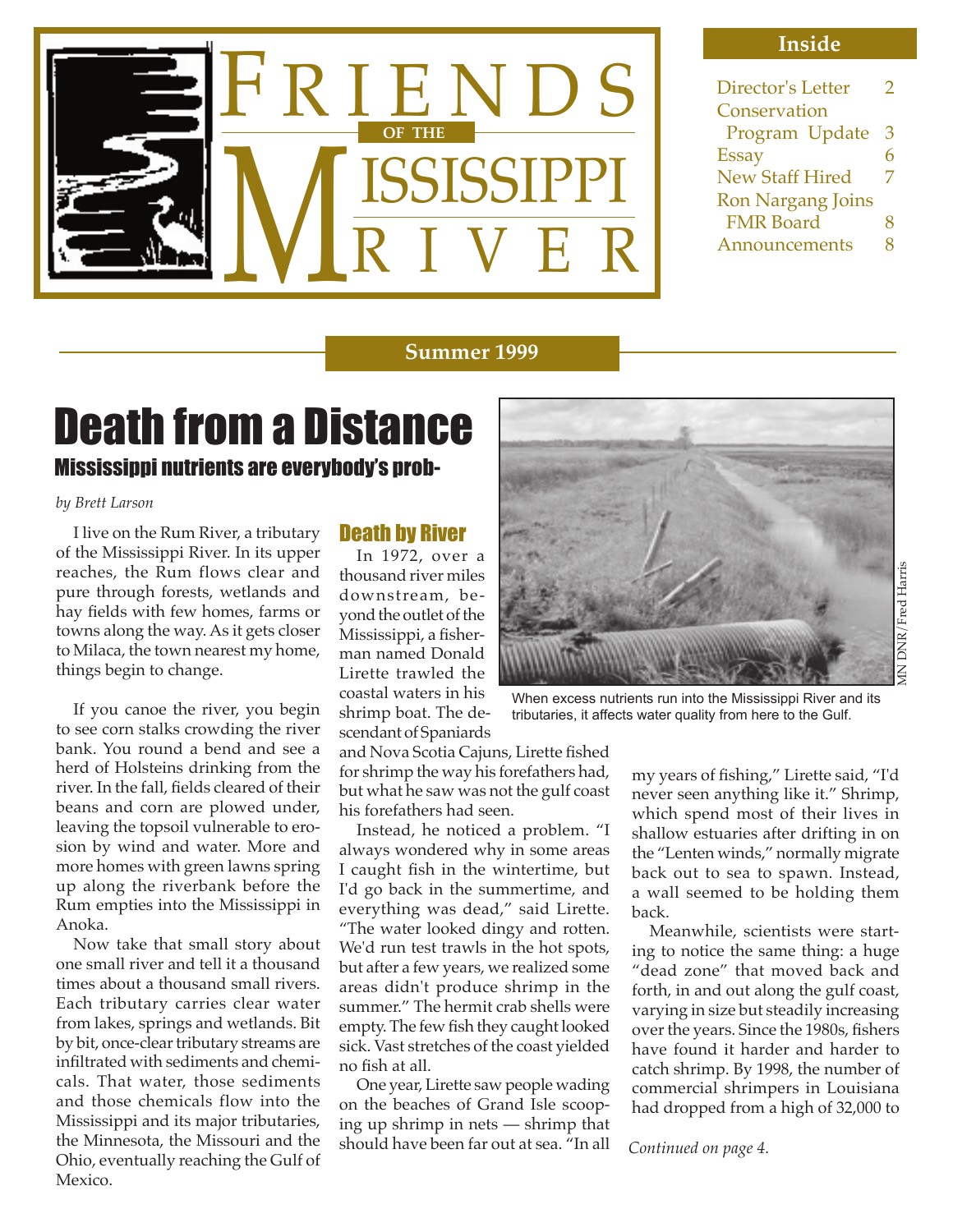

*46 East Fourth Street, Suite 606 St. Paul, MN 55101 Phone: 651/222-2193 Fax: 651/222-6005 E-mail: info@fmr.org Web: www.fmr.org*

#### *MISSION:*

Friends of the Mississippi River (FMR) advocates a new vision for the Mississippi, especially the river and its watershed in thea Twin Cities metropolitan area. Through active leadership and education, FMR seeks to preserve and restore the river's fish and wildlife, its vital floodplains and scenic bluffs, its natural and cultural treasures, its beauty and its romance. We envision a river on which small boats are safe and welcome, to which we have clear and easy access and in which we can safely swim and fish. We envision a river that is cleaner, healthier, more alive and more inviting, a river no one can ignore or take for granted.

#### *BOARD OF DIRECTORS:*

George Dunn, *Chair* Cynthia Whiteford, *Vice Chair* Perry McGowan,*Treasurer* Roger Aiken, *Secretary* Teri Alberico John Anfinson Peter Gove Gunnar Isberg Amy Middleton Hokan Miller Lynn Moratzka Ron Nargang Shelley Shreffler Tina Smith Lu Ann Stoffel Deanna Wiener

#### *STAFF:*

Whitney Clark*, Executive Director* Tom Lewanski*, Conservation Director* Irene Jones, *Outreach Director* Gabe Ormsby, *Office Manager* Brooke Crowe*, Watershed Organizer* Shandor Szalay*, Riparian Ecologist*

#### NEWSLETTER VOLUNTEERS: Julie Bach, *Editor* Sarah J. Clark, *Writing, editing, layout*

Brett Larsen, *Writing* James H. Johnson*, Writing*



*Whitney Clark, Executive Director*

gone. But is it really?

s you approach the bridge<br>at sixty-five miles per hour<br>you catch a glimpse of a<br>sign out of the corner of<br>your eye. It reads:<br>"Mississippi River." If traffic isn't too<br>snarled, you might even sneak a peek at at sixty-five miles per hour you catch a glimpse of a sign out of the corner of your eye. It reads: "Mississippi River." If traffic isn't too the river itself, big and broad, an oasis of sun-dappled tranquility amidst the hurly-burly of the urban landscape. In a moment it is passed. The defining natural feature of the mid-continent recedes in your rearview mirror and is

Scientists remind us that a river is part of a larger hydrologic unit called a watershed or basin and in North America, the Mississippi River basin is the mother of all watersheds — the third largest watershed on the planet.

**Letter from the Director**

The Mississippi River is more than its main stem, a column of water, a channel. It is a living, breathing system of breathtaking complexity. It is a dendritic web of interconnected tributary streams and rivers, high bluffs and deep ravines, backwater lakes, bottomland forests and wetlands.

The more we understand about the ecology of rivers, the more one fact stands out: The health of a river is directly related to the land uses within its watershed. Within the Mississippi's watershed, human changes to the landscape have had a profound impact on the river — adversely affecting water quality, biodiversity, and the ability of the river to perform environmental functions such as flood water storage. In this way, the river, which sits at the bottom of the watershed, is the bellwether for the environmental health of the region.

Though degraded by development, rivers such as the Mississippi and its tributaries in the Twin Cities area offer an exciting opportunity. As linear natural features, rivers and creeks provide us with a footprint for a restored green infrastructure — an interconnected network of parks, trails and natural areas.

By protecting the land along our rivers and streams and maintaining those riparian lands in a natural state, we provide a buffer between the water and adjacent development. These "shoreland buffers" serve the critical function of filtering runoff pollution from agricultural land, city streets and suburban lawns.

In this issue of the newsletter we explore the role of nutrient pollution to the Mississippi River and the Gulf of Mexico. As readers will see, often global problems have local solutions. Here in Minnesota where the river gets its start (and alot of its pollution) we must do a better job of stewarding our precious water resources.

Friends of the Mississippi River is taking a multi-layered approach to this issue. Whether working one-on-one with riverfront landowners, promoting shoreland protection at the State Legislature or teaching kids that their neighborhood is part of the Mississippi River too, we're building a watershed movement. Thanks for your interest and support and remember: Think<br>Globally — Act Watershed!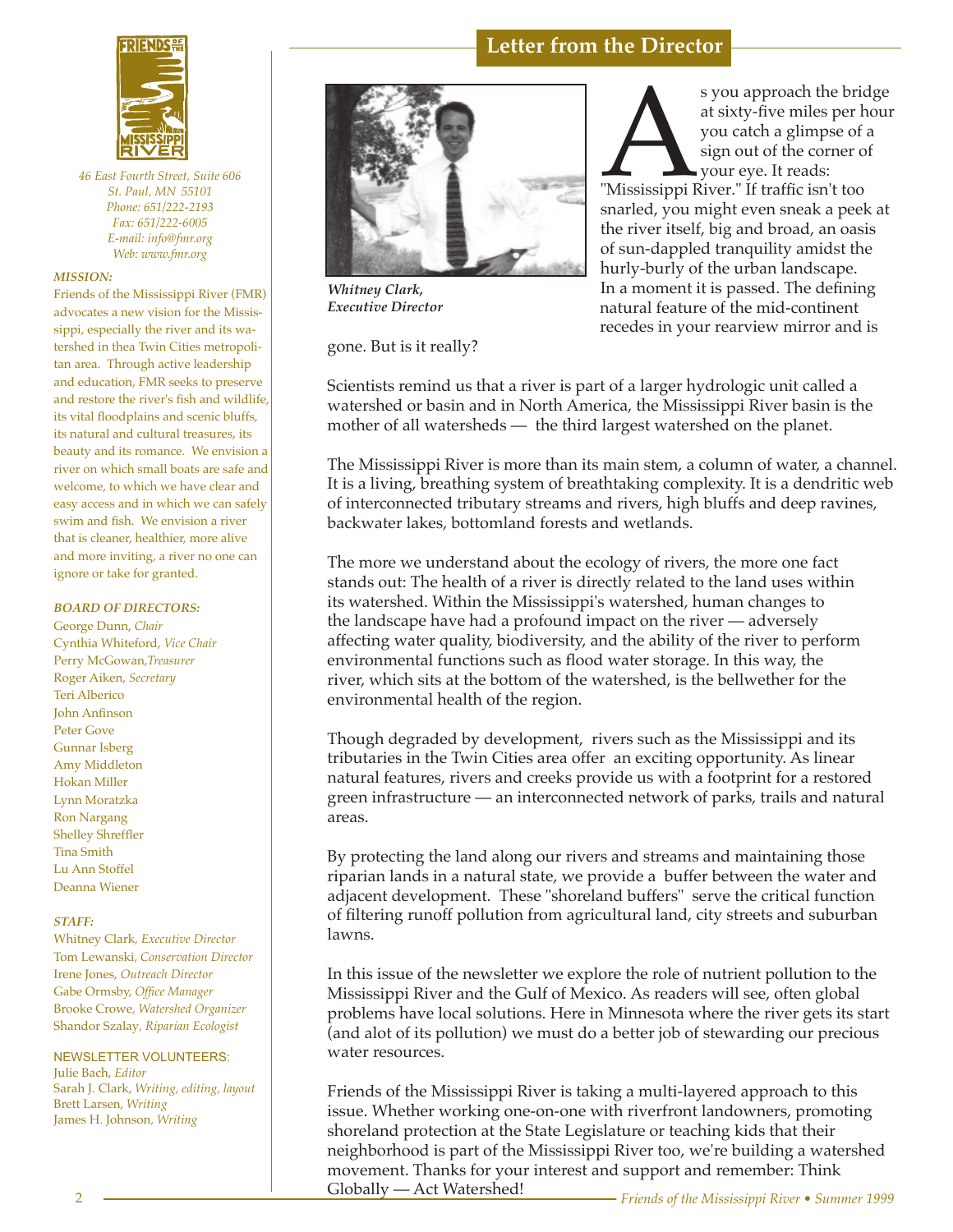## **Staff Notes**

## New Outreach Staff, New Outreach Programs

 To protect nature you need people. It's an ethic FMR's new Outreach Director Irene Jones understands well.

 "Human development has been the cause of many of the river's problems, but it is people working together for the Mississippi that is going to ensure its long term protection and improvement," she says.

 Jones joined FMR's staff this summer to help the organization build on local citizens' connection to our river — to engage them in fun events, educational programs and river protection activities that "plug them in" to the life of the Mississippi River.

 As Public Outreach Director, Jones is overseeing FMR's largest-ever storm drain stenciling project and Mississippi River Canoe Adventure. She'll also be helping to launch several new initiatives including a "Points of Interest Guide" to the Twin Cities stretch of the Mississippi River.

 The guide will include maps, paddling suggestions and detailed information about sites of particular ecological, social and historical value on the river in the Twin Cities.

 Other new outreach projects are in the planning stages. For example, FMR is considering expanding the scope of its spring bird hikes and arranging new tours of interesting or unique places along the river. A computer kiosk covering FMR's river protection initiatives is also being discussed. This project would build on

There is a huge demand for opportunities that help people explore and protect the river.

the Mississippi National River and Recreation Area (MNRRA) network of interactive computer terminals located at interpretive sites along the river in the Twin Cities.

 "There is a huge demand for opportunities that help people explore and protect the river," says FMR Board member John Anfinson. "Now we have the staff to really expand our work in this area."

 Jones bring extensive training and experience to FMR. For the past 11



FMR Outreach Director Irene Jones

years she has worked at the Frost Valley YMCA Environmental Education Center in the Catskill Mountains of New York State. She has built Elderhostel programs, taught classes, worked with educators, and overseen all communications operations at the center.

 "Getting people enthused about the natural world, and providing the tools needed to protect the environment is what I love to do," she says.

 A native of the Twin Cities, Jones grew up near Minnehaha Creek and lived on both the East and West Banks of the Mississippi while working toward her B.S. in Biology at the University of Minnesota.

 For information on FMR's expanding outreach work, feel free to give Jones a call at FMR's office.

| It's a great time to become a Friend of the Mississippi River                                                                                                                                                                                                                                                                  |                                                            |
|--------------------------------------------------------------------------------------------------------------------------------------------------------------------------------------------------------------------------------------------------------------------------------------------------------------------------------|------------------------------------------------------------|
| Join us — or continue our friendship — as we expand our efforts to protect the mighty Mississippi! All con-<br>tributions to FMR are tax deductible. Please make checks payable to Friends of the Mississippi River and<br>send them, along with this form, to 46 E. Fourth St., Suite 606, St. Paul, MN 55101 • 651/222-2193. |                                                            |
| Name                                                                                                                                                                                                                                                                                                                           | $\Box$ \$5Youth                                            |
| <b>Address</b>                                                                                                                                                                                                                                                                                                                 | □ \$15Student/Senior<br>$\Box$ \$25Individual              |
| State Zip<br>City                                                                                                                                                                                                                                                                                                              | $\Box$ \$40Household*                                      |
| Phone<br>Fax <b>Francisco State</b><br>Email                                                                                                                                                                                                                                                                                   | $\Box$ \$50Sponsor<br>□ \$100Supporter<br>□ \$500Sustainer |
| Please send $\Box$ Fish Poster or $\Box$ Bosse Cards (with donation of \$40 or                                                                                                                                                                                                                                                 | $\Box$ \$1,000+Patron                                      |
| *If you join at a level of \$40 or more, we will send you the beautiful, full-color FMR poster,"Native Fish of the Upper                                                                                                                                                                                                       |                                                            |

✳ If you join at a level of \$40 or more, we will send you the beautiful, full-color FMR poster,"Native Fish of the Upper Mississippi River - A Diversity of Species" or a set of ten notecards featuring the photographs of Henry Bosse. These items are also for sale individually. Contact FMR for more information.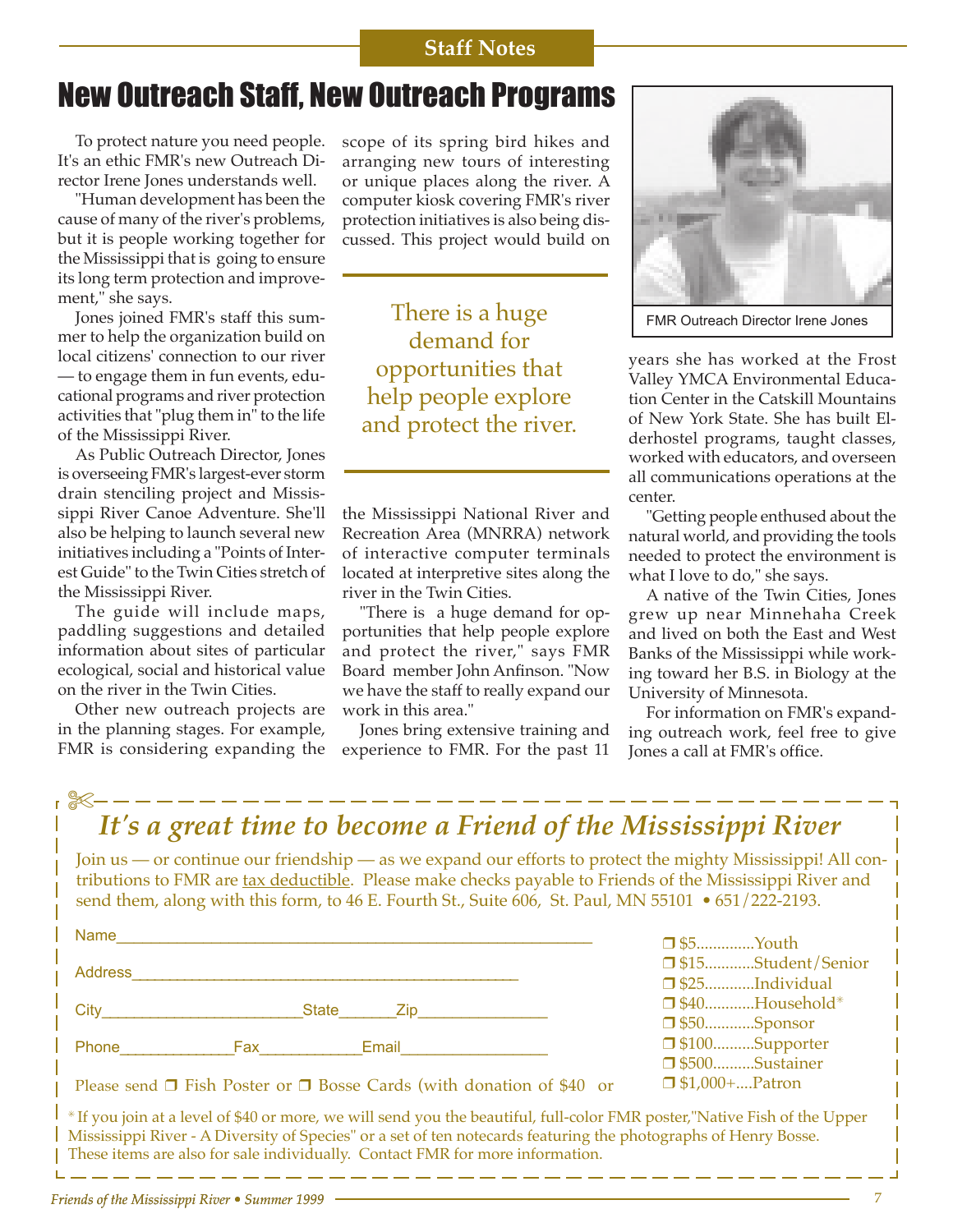### **Essay**

# Of Gorges and Ruins

*by James H. Johnson*

 Think of ruins and you conjure visions of abandoned cities. But I think there are other kinds of ruins, too; ruins of once-pristine, natural places which have not fared well in the Industrial Age. I thought of this recently while hiking in the Mississippi River Gorge, which stretches downstream from St. Anthony Falls to the confluence of the Mississippi and Minnesota Rivers.

Seen from the Lake Street or Ford Avenue bridges, the gorge is a lovely tree-lined strip of water flowing between hundred-foot bluffs.

 Seen from the Lake Street or Ford Avenue bridges, the gorge is a lovely tree-lined strip of water flowing between hundred-foot bluffs. Here and there outcrops of limestone jut forward, the rock faces smoothed white by hikers. But in the gorge itself, down in the cottonwoods, ash, maples, and burr oaks, the atmosphere changes. Graffiti covers rock faces, storm-felled trees block footpaths, sewer odors swirl out of manhole covers, and cigarette butts and snack wrappers cover too much ground.

 It wasn't the case one hundred and eighty years ago. When Maj. Stephen H. Long took a skiff voyage to the Falls of St. Anthony in 1820, he noted:

 *"The [gorge] . . . needed no embellishments to render it romantic in the highest degree. The banks on both sides of the river are about one hundred feet high, decorated with trees and shrubbery of various kinds. The post hickory, walnut, linden, star tree, white birch, and the American box; also various evergreens, such as the pine, cedar, juniper, etc., added their embellishments* 



*to the scene. Amongst the shrubbery were the prickly ash, plum, and cherry tree, the gooseberry, the black and red raspberry, the chokeberry, grapevine, etc. There were also various kinds of herbage and flowers, among which were the wild parsley, rue, spikenard, etc., red and white roses, morning glory, and various other handsome flowers. A few yards below us a beautiful cascade of fine spring water, pouring down from a projecting precipice about one hundred feet high."*

 The gorge slopes are not the only changes along this section of river. The water, too, is not what it was. Long noted:

 *"The [Mississippi River water] is entirely colorless and free from everything that would render it impure, either to sight or taste. It has a greenish appearance. . . but when taken into a vessel is perfectly clear."*

 I think of these descriptions often when I wander down there and have to climb over crumbling storm sewer outfalls and cracked retaining walls. I think of it when I stumble down the eroded, rooty trails, and when I step over cans and bottles scattered around fire pits.

 A natural tendency might be to cloak myself in a thick blanket of denial and ignore the ruination of this place and focus on the good (and there's lots of that). But the concept of ruination, it seems, fits this place and makes me appreciate it more because

of my sense of what was. The result is a sense of loss, mystery, and wonder; the same thing I felt at Mesa Verde or Tikal.

 So several times a week I hike through the ruins of a once-great natural community. I imagine that I am surrounded by "... plum, and cherry tree(s), the gooseberry, the black and red raspberry, the chokeberry, grapevine." On a slope covered with buckthorn I see ". . . wild parsley, rue, spikenard, . . . red and white roses, morning glory, and various other handsome flowers." And I also sense something I've never felt in an archeological zone: hope for the future.

 Recently state and federal agencies have provided funds to bring back the prairie and remove invasive plants. The neighborhood residents, in turn, provide time and effort needed to implement some of these changes. We pick up litter and attack buckthorn. We close renegade trails and monitor the health of the few remaining prairie patches, and we constantly renew our commitment to a narrow strip of land that provides a window to the past and an opportunity to reclaim part of our shared natural wealth.

*James H. Johnson is a writer who lives about a block from the gorge in Minneapolis' Longfellow neighborhood. He is active in neighborhood efforts to restore the area.*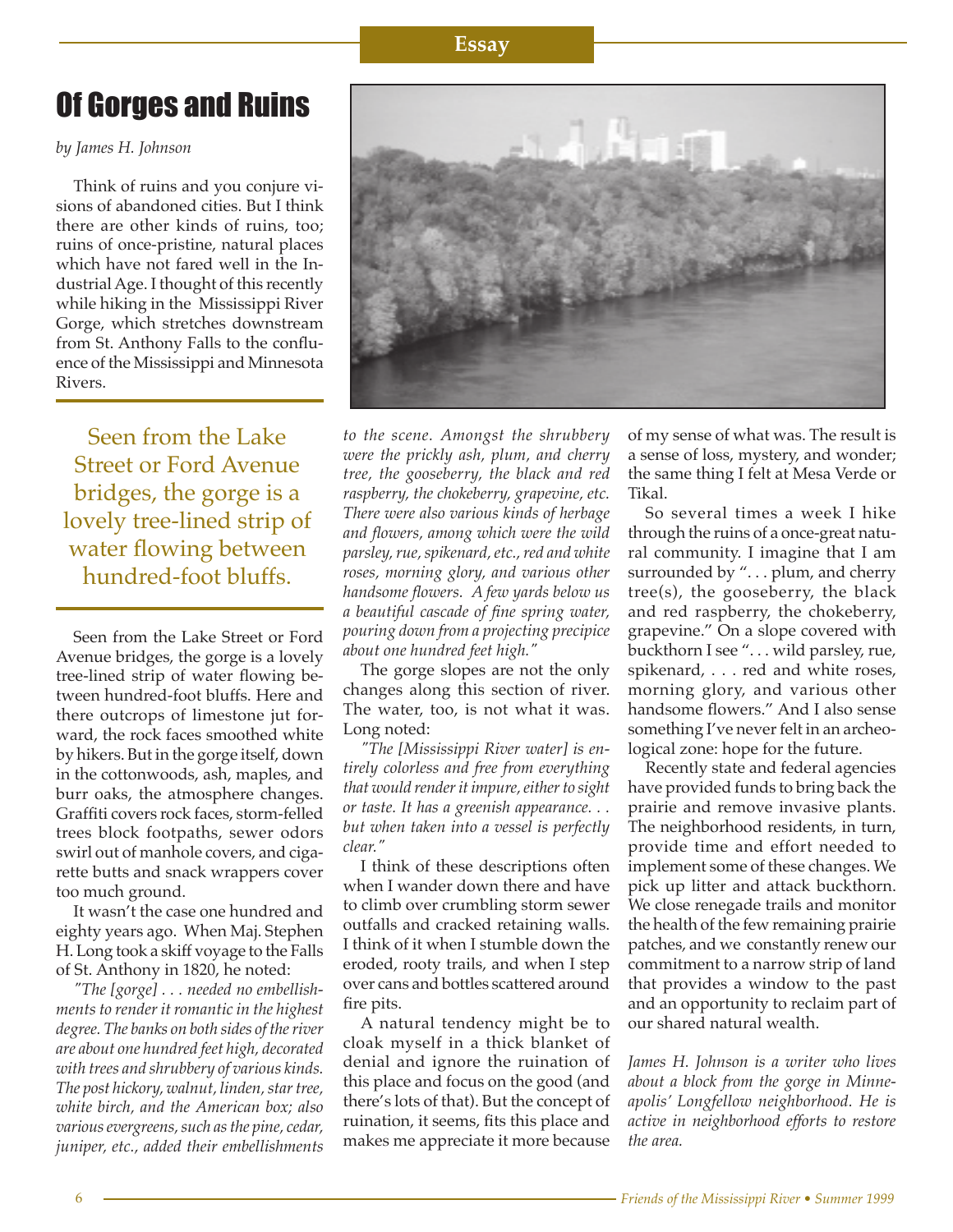## Protecting More of Our Riverfront FMR's Conservation Program Expands Staff, Scope

 FMR's Conservation Program is a multifaceted effort to protect and improve a green corridor along the Mississippi River between Inver Grove Heights and Ravenna Township near Hastings. This area, in fast-growing Dakota County, includes some of the Twin Cities' highest-quality habitat, wetlands, forests and marshes.

 Conservation Director Tom Lewanski is working with landowners along the Mississippi River in the program focus area. He is helping them evaluate the health of their properties and define how they can improve the land's ecological functioning. Interested landowners are joining FMR's heritage registry and taking voluntary actions to add to their land's value as habitat and improve water quality — from planting new trees and removing invasive exotic species to instituting controlled burns and other management activities.

#### Big Rivers Partnership

 Restoring and improving riverfront property can be a costly endeavor, requiring detailed expertise. For this reason, FMR works to leverage new funding and technical assistance to help landowners make improvements. One recent method of providing these resources stems from FMR's involvement in the Big Rivers Partnership. A collaboration of several non-profits and local governments, this partnership was funded in 1999 through the Legislative Commission on Minnesota Resources (LCMR). The project will provide cost share dollars for private and public landowners who want to restore the ecological health of their riverfront property.

 "This is a tremendous boost to the river," says FMR Executive Director Whitney Clark. "Most landowners want to be stewards of their land but can't afford to do it all themselves."

#### Planning for Growth in Dakota County

 In addition to work with landowners, FMR's conservation program includes education, outreach and planning work with Dakota County citizens and government officials. The County is projected to receive 100,000 new residents over the next twenty years. FMR is helping the county identify priorities for land protection and improvement before it is too late.

 This aspect of FMR's program also received new LCMR support through a county-led initiative to protect farmland and natural areas from the effects of urbanization. The project will take a grassroots approach — holding public meetings throughout the county this

fall to determine residents' priorities.

 "We're working to help people envision how they want their community to look in the future — which landscapes they want most to protect," says Lewanski. "Then we'll begin to take the appropriate steps to make that vision happen."

#### New Focus on the Vermillion River

 A final area of conservation program activity is the expansion of the program's scope to include shoreland work along the Vermillion River — a key tributary where agriculture and suburban development are causing pollution and loss of habitat.

This spring FMR hired ripar-

ian ecologist Shandor Szalay to carry out a parcelby-parcel assessment of land along the Vermillion near the Mississippi River. Szalay has an M.S. in



Riparian Ecologist Shandor Szalay

Water Resources Science and extensive experience in aquatic ecology with an emphasis on restoration. (See page 5 of the cover story for more information on the Vermillion River project and assessment.)



through FMR's storm drain stenciling project.

### Making the Mississippi - Storm Drain Connection

 The message is appearing on storm drains around the Twin Cities: "Please! Don't Pollute! Drains to River." It's a reminder that anything we dump into storm drains ends up in the Mississippi River. Marking drains and distributing educational materials on river pollution is also an excellent way to involve people in river protection activities.

 By the end of the summer over 3,000 drains will be marked, including all the storm drains at the State Fair grounds. But what is most exciting about the program, according to Watershed Organizer Brooke Crowe, is the more than 1,200 volunteers involved in the effort.

 "It's really exciting to see our volunteers — particularly the young people we work with — learn from the stenciling experience," she said.

 Families and groups can get involved during our one-day stenciling event, "Watershed 100," on Saturday, August 21. For information on how to get involved, call Brooke at the FMR office.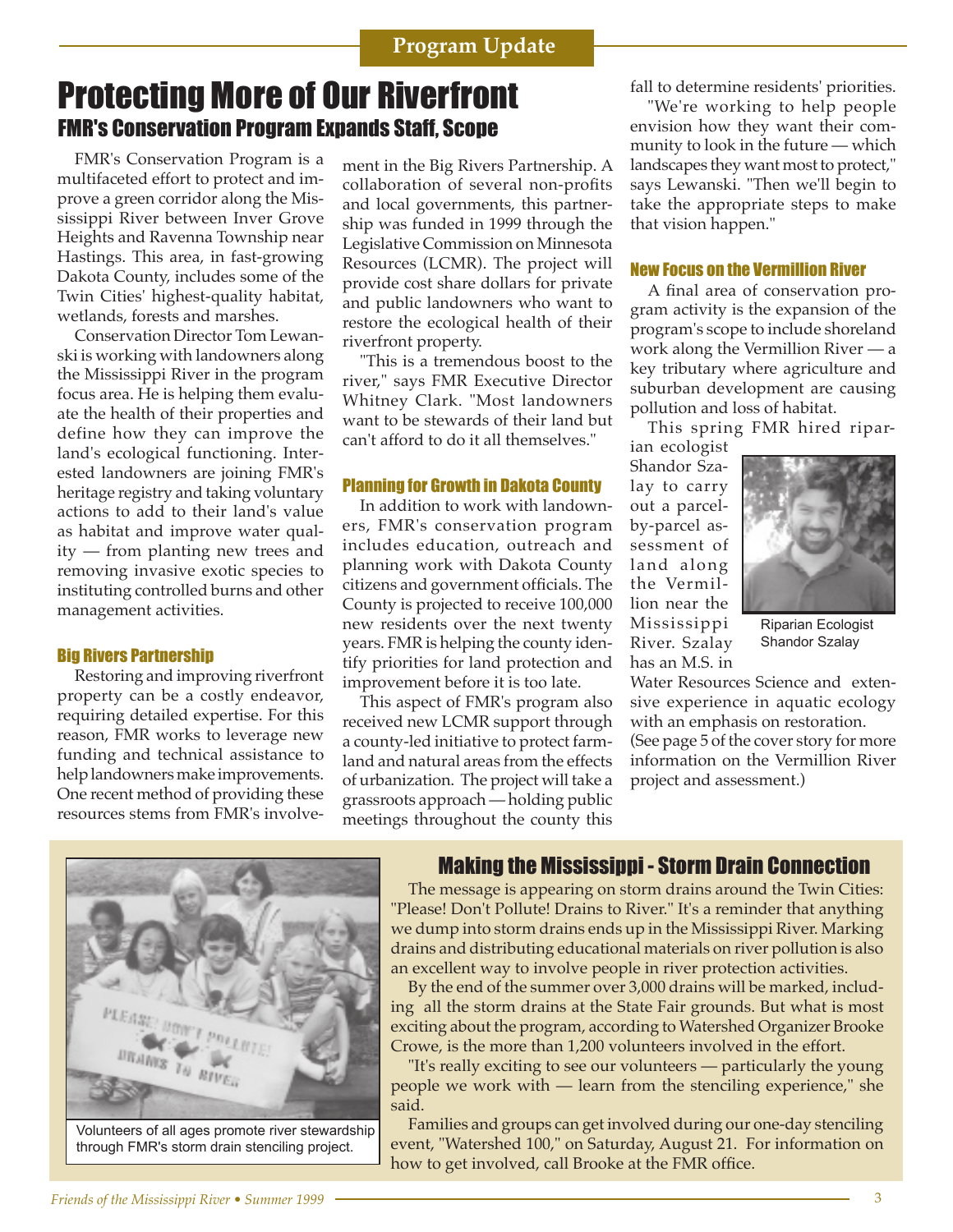## What is the Dead Zone?

 The "dead zone" is a shifting area of low oxygen in the Gulf of Mexico — a section of the ocean where the ecosystem is so badly damaged that no fish, shrimp or other life forms can live there. Scientists have determined that the dead zone— which can range from 800 to 18,000 square kilometers — is caused by nutrient-rich water flowing into the gulf from the Mississippi River. Those nutrients, mainly nitrogen and phosphorus, act as aquatic fertilizers, resulting in "blooms" of plankton, primarily algae or "phytoplankton," in the water. As those plankton die, they sink to the bottom and are decomposed by bacteria. The process of decomposition depletes the oxygen dissolved in the water, a condition called *hypoxia*. Because dissolved oxygen is necessary for life, the areas of depletion cannot support life. Hence, the "dead zone."

## Where Do Nutrients Come From?

 Fertilizers and decaying organic matter dumped into the river — or more often, washed in during a storm or flood — are the key sources of nutrients. While industries and sewage treatment plants contribute to the problem, the U.S. Geological Survey estimates that 90 percent of the nitrogen delivered to the Gulf by the Mississippi originates from "non-point" sources, primarily agricultural runoff and atmospheric deposition. Over 70 percent of those nutrients come from the northern reaches of the river and its tributaries, the area including and above the confluence with the Ohio.

#### *Death from a Distance Continued from Page 1*

#### barely 8,000.

 Dr. Nancy Rabelais was one of the scientists who began monitoring the dead zone in the mid-eighties. Using the measurements of others, Rabelais and her team were able to make estimates about the trend dating back to the early 1970s.

 Core samples taken from the ocean floor give scientists a glimpse even further into the past. Rabelais said, "By looking at the remains of plankton, we can tell that the problem has been worsening since the turn of the century, especially since the 1950s."

 The change, said Rabelais, is closely related to the amount of nutrients flowing into the gulf from the Mississippi.

## A Problem "Up North" Too

 As Louise Hotka of the Minnesota Pollution Control Agency points out, you don't have to go to the gulf to see the effects of nutrients. Fish kills due to depletion of oxygen have occurred as close to home as Lake Pepin and the Minnesota River, especially during times of low water, when the river slows down and algae blooms occur.

 The Minnesota River, in fact, is one of the "hot spots" of nutrient loading in the upper Mississippi basin. A

look at nitrogen and phosphorus concentrations in the Mississippi above and below the Minnesota clearly shows the impact the smaller river has on the overall quality of the Mississippi.

 The Minnesota River's concentration near its mouth is a whopping 5.48 mg/ l, compared to 1.40 mg/l for the Mississippi near Fridley. The Minnesota's concentrations are further put in perspective by comparing them to those of the St. Croix, a slightly larger river that flows primarily through forests rather than farmland. The St. Croix's nitrogen concentration at the mouth is 1.11 mg/l.

## National Level Solutions

 One of the most significant approaches to the dead zone problem is coming from — of all places — Washington. But it took some prodding for the federal government to take the initiative to address the problems of nutrient loading.

 In 1995, the Earth Justice Defense Fund filed a petition under the Clean Water Act to force the EPA to act on the hypoxia problem. The EPA formed an inter-agency task force which, among other activities, recently completed a scientific assessment which will result in the most extensive studies to date of causes, effects and solutions to nutrient problems.

 Because early data seem to show that agricultural fertilizers are the main culprit, preliminary studies of solutions have focused on possible changes in fertilizer use. One study looked at reducing nitrogen use by 60 percent and found that the economic consequences for agriculture would be drastic. Smaller reductions, however, seem to show some promise. In fact, some of the reductions could



Poorly mangaged livestock and other farming practices are a key source of nutrient loading. Farmers are now working with government and others to find "win-win" solutions to the problem of excess nutrients in the Mississippi River.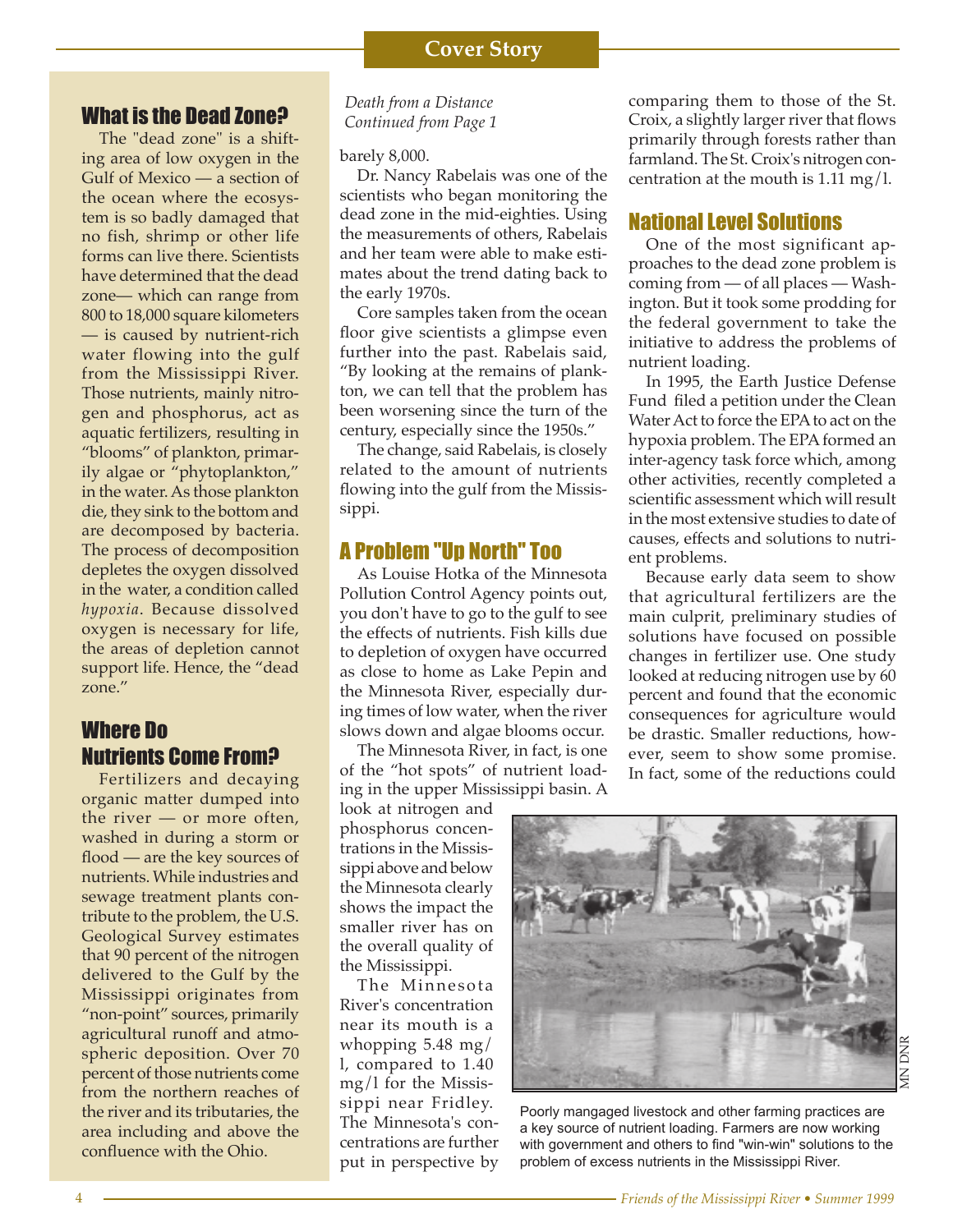#### **Cover Story**

be brought about simply by more efficient methods of applying the chemicals.

 Another area being looked at is wetland restoration. Wetlands act as sinks for nutrients that would otherwise wash into waterways. Plants in wetlands and vegetated buffer strips filter nutrients. The task force has determined that a combination of wetland restoration and reduced fertilizer use might be beneficial and feasible.

### FMR Takes Local Action

 According to FMR's Executive Director Whitney Clark, the dead zone and hypoxia problems between the Twin Cities and the Gulf are linked to patterns of development that have widespread effects on the river.

 "We've changed the landscape so dramatically over the last hundred years," says Clark. "Development, farming and our other activities on the land have had an enormous impact on nutrients in the water as well as habitat and other water quality issues."

 FMR's approach to preventing excess nutrients in the river is taking place in several forums. In the southern stretch of the metro area, where FMR's conservation program is focused, efforts revolve around work with owners of the lands along the Mississippi and the Vermillion River, the largest tributary in the area.

 The Vermillion meets the Mississippi in a pristine area called the Vermillion River Bottoms. It is one of the few large natural areas remaining along the Mississippi, but it is a site where excess nutrients threaten the ecosystem.

 "Looking at the health of the Mississippi means looking at the health of its tributaries and the land around them," says FMR's conservation program director Tom Lewanski. "We chose to work on the Vermillion because there is so much land in agricultural use along this tributary and so much good that can come from working with landowners to stop this pollution."

This spring FMR hired a riparian

ecologist, Shandor Szalay, to conduct an assessment of the land along the Vermillion River near the Mississippi River. Using a Global Positioning System, he is doing a parcel-by-parcel analysis of riverfront land. At each site he is examining the vegetation along the river, noting where



Nutrients from farms along the Vermillion River threaten water quality in the spectacular Vermillion River Bottoms, and may contribute to the dead zone and other problems downstream.

crops are planted right up to the floodplain, and where livestock are grazing near — or even trampling through — the river.

 FMR is using the results of this assessment to work one-on-one with landowners, providing information on how they can take action to make sure they are not contributing to nutrient loading and other water pollution problems. FMR also offers technical assistance — and some matching funds — to landowners who wish to plant new vegetation along the river or take other on-the-ground steps to better steward their section of the river. (For more information on FMR's conservation program, see page 3.)

#### Nutrients in Your Back Yard

 While the dead zone is clearly linked to agricultural runoff, there are many other sources of excess nutrients along the river. Some of those sources are caused directly by us: the people who live and work in the Mississippi River watershed.

 "Pet wastes left on the boulevard, fertilizers on lawns, and leaves swept into the street all wash into the storm drain system when it rains," says Clark. "As they decompose they also take oxygen out of the waters of the Mississippi River."

 FMR has worked for several years to help people make the connection

between what happens on their lawn and sidewalk and the health of the Mississippi River through its storm drain stenciling project. This educational, volunteer-driven effort includes marking local storm drains with the message: "Please! Don't Pollute! Drains to River."

 According to stenciling project coordinator Brooke Crowe, it's a message that needs to be heard. "Many people still don't realize that when something goes down the storm drain, it goes directly to the Mississippi," she says.

 People may also do not realize that animal by-products, grass clippings and other seemingly safe substances can wreak havoc on our river ecosystem.

 "Compared to toxic pollution, nutrient loading may seem complex and somehow less critical," says Clark. "But from a river ecology standpoint, the dead zone — and its effects on our economy and environment — make it clear that excess nutrients are an enormous problem."

*Brett Larson is a writer living in Milaca, Minnesota.*